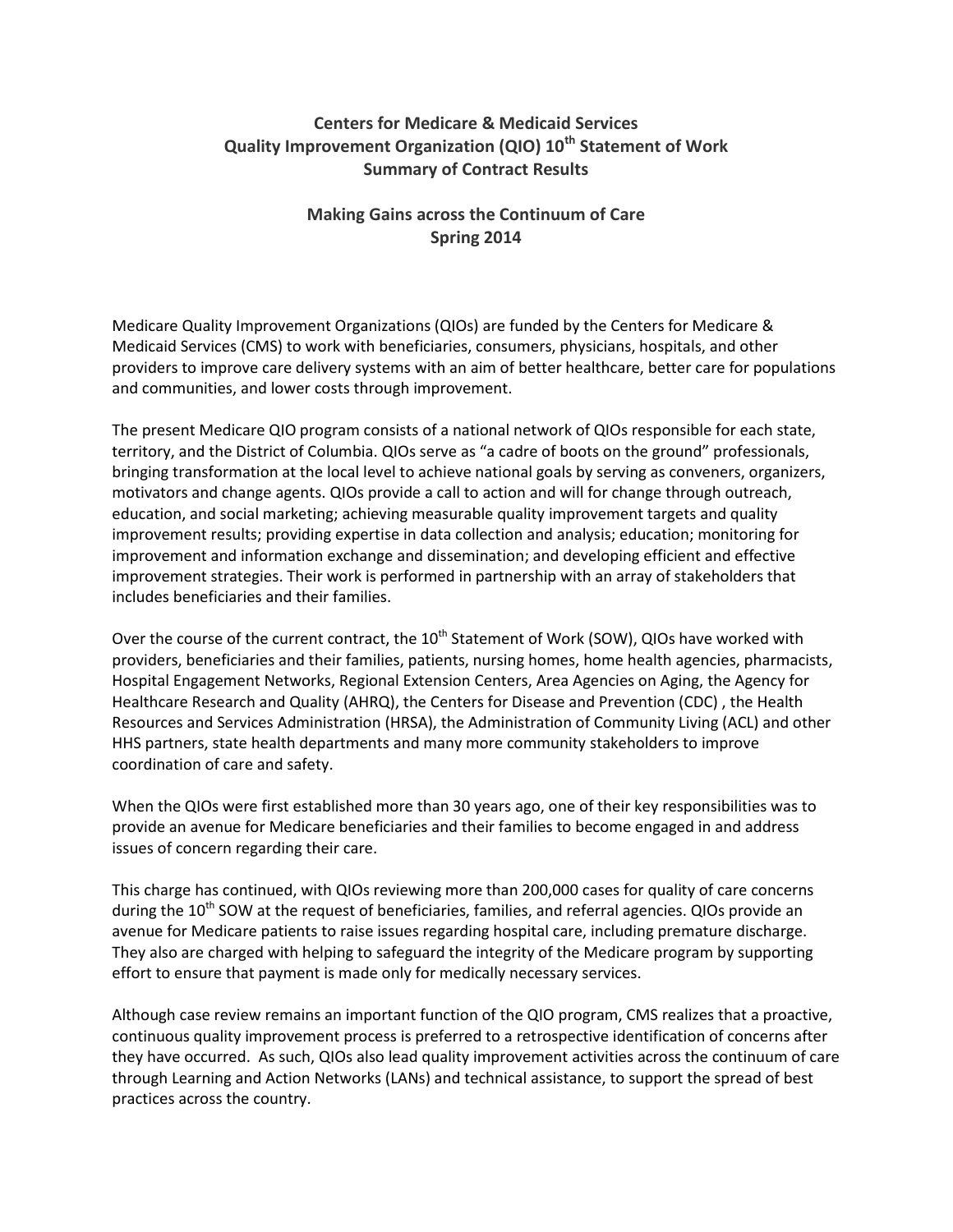QIOs work alongside national efforts such as CMS's Partnership for Patients <sup>SM1</sup> initiative to reduce harm and readmissions in hospitals. By working with QIOs, communities across the country have prevented over 95,000 beneficiaries from being admitted to the hospital, and averted over 27,000 readmissions, resulting in improved coordination of care and nearly one billion dollar in savings, although the savings estimated are not solely attributable to QIOs. The following chart describes results from the 10<sup>th</sup> SOW:

| <b>Number of Communities Engaged in QIO Supported</b> | 410          |
|-------------------------------------------------------|--------------|
|                                                       |              |
| Number of Beneficiaries Living in the Communities     | 14.6 million |
| Number of Communities with Signed Coalition Charter   | 230          |
| Number of Communities Receiving Formal CCTP           | 83           |
| Funding $2$                                           |              |
| Number of Recruited Hospitals                         | 884          |
| Number of Recruited Nursing Homes                     | 1,619        |
| Number of Recruited Home Health Agencies              | 965          |
| Number of Recruited Hospice Facilities                | 367          |
| Number of Recruited Dialysis Facilities               | 92           |



During the course of the 10<sup>th</sup> SOW, QIOs also worked with Intensive Care Units (ICU) and other hospital units to reduce Healthcare Associated Infections (HAI), a top priority for CMS. To ensure transparency in reporting, QIOs work with nearly every Inpatient Prospective Payment System (IPPS) facility in the country to provide technical assistance on reporting HAI data through the CDC's National Healthcare Safety Network (NHSN). In addition to technical assistance in reporting, QIOs worked with more than 800 facilities across the country to provide intensive assistance in the reduction of HAIs through the implementation of evidenced based guidelines such as the AHRQ Comprehensive Unit-based Safety Program (CUSP) toolkit.

 $\overline{\phantom{a}}$ 

<sup>1</sup> Centers for Medicare & Medicaid Services. Partnership for Patients. Available at[: http://partnershipforpatients.cms.gov/](http://partnershipforpatients.cms.gov/)

<sup>2</sup> Centers for Medicare & Medicaid Services. CCTP: Community‐based Care Transitions Program. Available at: <http://innovation.cms.gov/initiatives/Partnership‐for‐Patients/CCTP/index.html>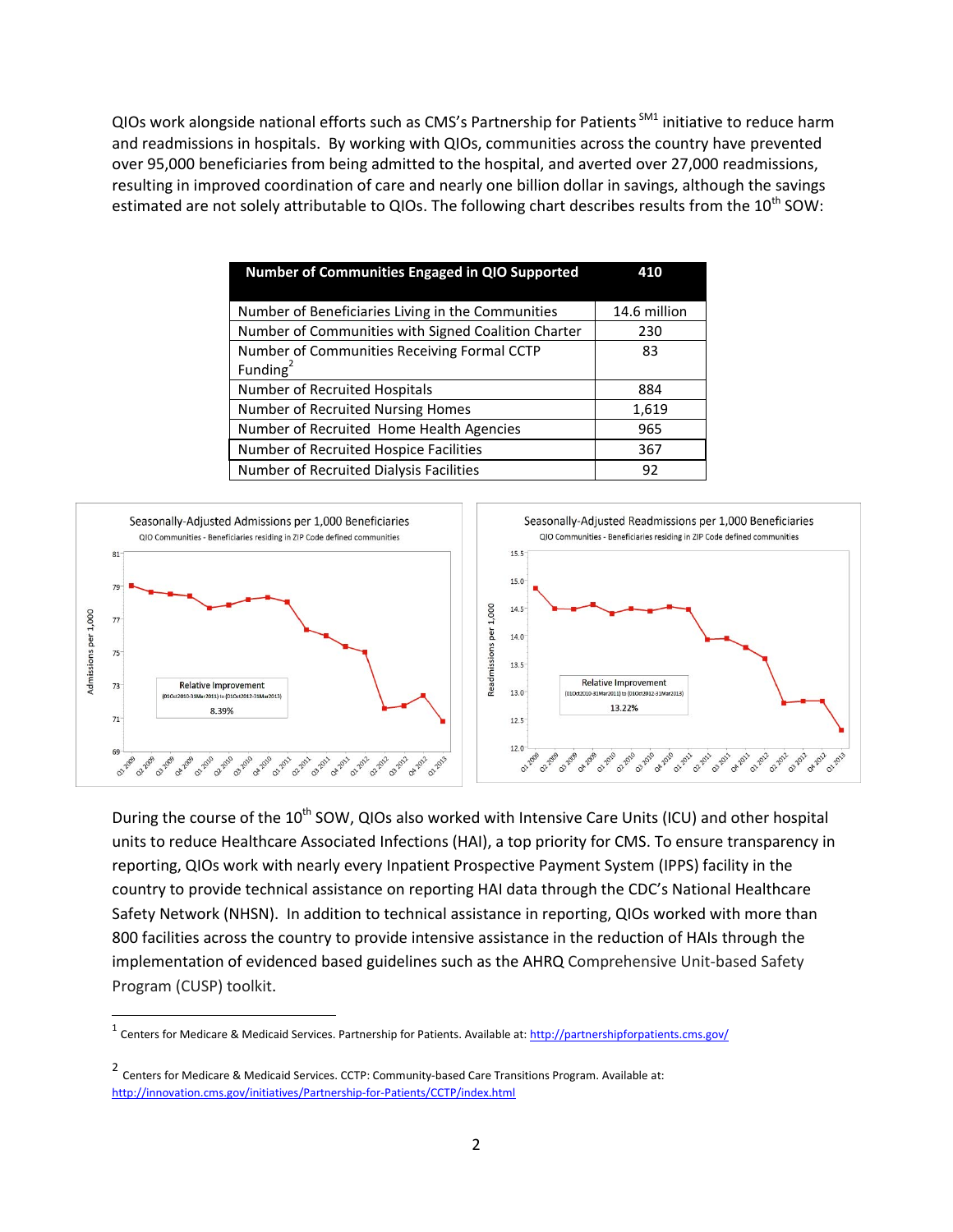Through these efforts, QIOs noted a 53 percent relative improvement in reduced Central Line Associated Blood Stream Infections (CLABSI) among engaged facilities. Improvement was also seen in the Standardized Infection Ratio (SIR), which compares the observed rate of infections in a specific hospital unit to the unit's expected rate of infection. Ideally the rate would be 1.0 or lower. As noted below, the SIR for assisted facilities was 0.6, better than expected<sup>3</sup>.

| CLABSI BASELINE: 02/01/2011 - 07/31/2011            |           |            |                                         |               |               |               |                   |
|-----------------------------------------------------|-----------|------------|-----------------------------------------|---------------|---------------|---------------|-------------------|
| Number of                                           | Number of | Number     | Number                                  | Number        | <b>CLABSI</b> | <b>CLABSI</b> | CLABSI SIR for    |
| <b>Recruited facilities</b>                         | Recruited | of Patient | of                                      | of            | Rate          | Relative      | <b>Baseline</b>   |
|                                                     | Units     | Days       | <b>CLABSI</b><br>Central<br>Improvement |               |               |               |                   |
|                                                     |           |            | Line Days                               |               |               | Rate (RIR)    |                   |
| 148                                                 | 219       | 415,164    | 159,098                                 | 366           | 2.30          | n/a           | 1.2               |
| CLABSI RE-MEASUREMENT PERIOD: 03/01/2013-08/31/2013 |           |            |                                         |               |               |               |                   |
| Number of                                           | Number of | Number     | Number                                  | Number        | <b>CLABSI</b> | <b>RIR</b>    | <b>CLABSI SIR</b> |
| <b>Recruited facilities</b>                         | Recruited | of Patient | of                                      | of            | Rate          |               |                   |
|                                                     | Units     | Days       | Central                                 | <b>CLABSI</b> |               |               |                   |
| 148                                                 | 219       | 412,169    | 155,977                                 | 172           | 1.10          | 52.1          | 0.6               |



Note: N=239; Units recruited from baseline through the 8th Measurement Period MP: Measurement Periods overlap and span six months each. MP8: Used as re-measurement at the 27th Month Evaluation. Data shown are through August 2013.

Catheter Associated Urinary Tract Infections (CAUTIs), a type of HAI, continue to persist throughout the country, but intensive quality improvement efforts are in place to reverse the trend. More than onethird of the QIOs achieved a CAUTI SIR of 0.85 or less for facilities they supported, while 32 percent of QIOs achieved a CAUTI SIR of 0.75 or less. One major intervention for reducing CAUTI is reducing the number of days in which a catheter is used. During the  $10^{th}$  SOW, 85,149 fewer catheter days were achieved in facilities, as noted in the table below. QIOs continue to work with hospitals to establish

 3 The figures illustrate the decrease over time in the CLABSI rate and the SIR (ratio of the observed rate to the expected) and the increase in the improvement from baseline Relative Improvement Rate (RIR).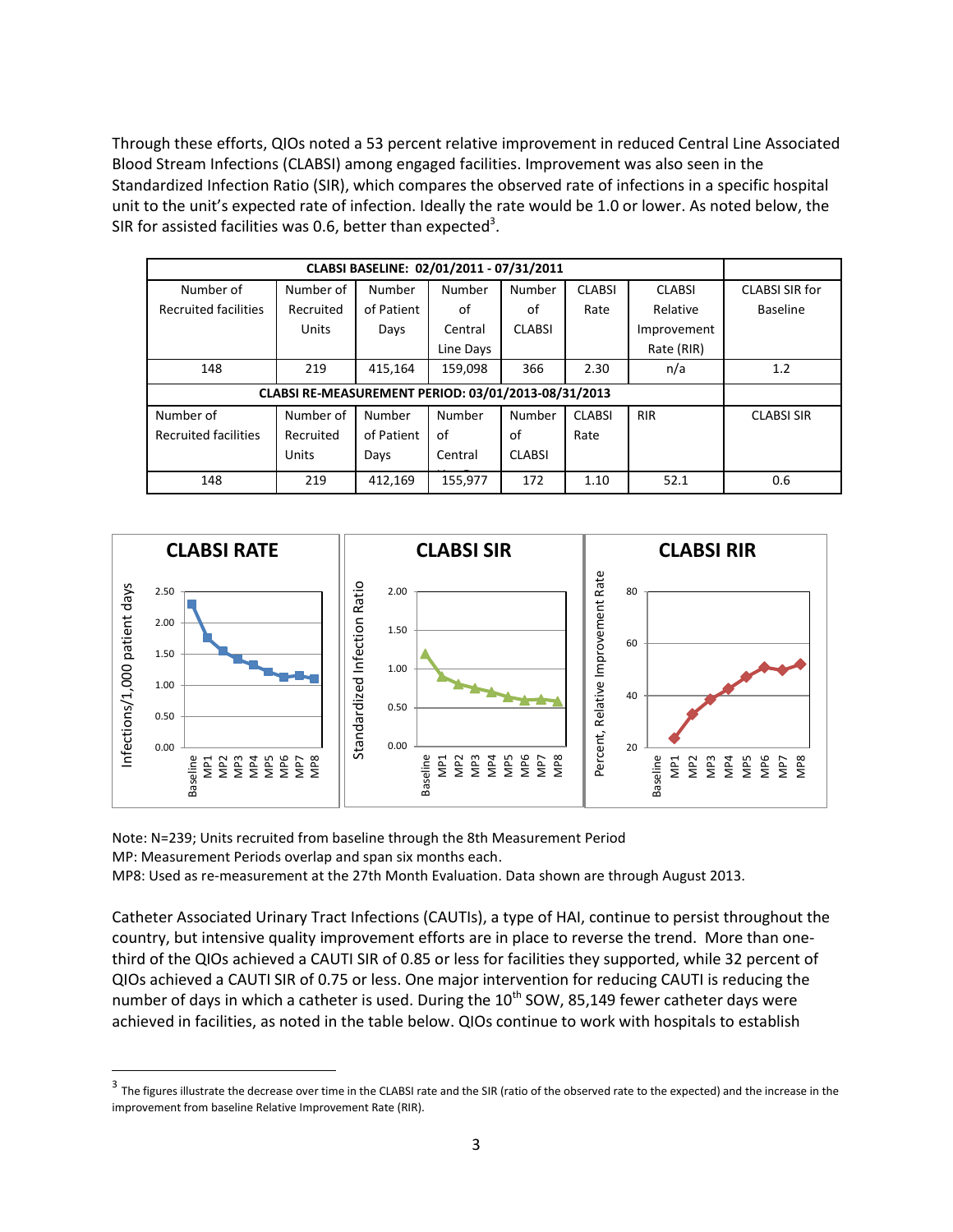antimicrobial stewardship programs, engage beneficiaries, patients, and families in HAI reductions, and spread best practices to ensure continuous improvement in this critical area.

| Catheter UTILIZATION BASELINE: 02/01/2011 - 07/31/2011                                    |                                                             |           |           |                    |                 |             |           |
|-------------------------------------------------------------------------------------------|-------------------------------------------------------------|-----------|-----------|--------------------|-----------------|-------------|-----------|
|                                                                                           |                                                             |           |           |                    |                 |             |           |
| Number of                                                                                 | Number of                                                   | Number of | Number of | Catheter           | *SDUR           | Relative    |           |
|                                                                                           |                                                             |           |           |                    |                 |             |           |
| Recruited                                                                                 | Recruited                                                   | Patient   | Catheter  | <b>Utilization</b> | for             | Improvement |           |
| facilities                                                                                | Units                                                       | Days      | Days      | Rate               | <b>Baseline</b> | Rate (RIR)  |           |
|                                                                                           |                                                             |           |           |                    |                 |             |           |
| 667                                                                                       | 1169                                                        | 2,170,406 | 943,168   | 43.46              | 1.1             | n/a         |           |
|                                                                                           | Catheter Util. RE-MEASUREMENT PERIOD: 03/01/2013-08/31/2013 |           |           |                    |                 |             |           |
|                                                                                           |                                                             |           |           |                    |                 |             |           |
| Number of                                                                                 | Number of                                                   | Number of | Number of | Catheter           | <b>SDUR</b>     | <b>RIR</b>  | Number of |
| Recruited                                                                                 | Recruited                                                   | Patient   | Catheter  | <b>Utilization</b> |                 |             | Fewer     |
|                                                                                           |                                                             |           |           |                    |                 |             |           |
| 667                                                                                       | 1169                                                        | 2,641,186 | 1,045,235 | 39.57              | 1.0             | 8.9         | 85,149    |
| Number of Fewer days assuming the same number of patient days in the re-measurement as in |                                                             |           |           |                    |                 |             |           |
| the baseline= re-measurement RIR * Number of catheter days                                |                                                             |           |           |                    |                 |             |           |
|                                                                                           |                                                             |           |           |                    |                 |             |           |

\* SDUR: Standardized Device Utilization Rate - used to measure urinary catheter use.

The work of the QIOs extends beyond the hospital setting to the community including ambulatory settings, nursing homes, home health agencies, state health departments, community health centers, and other settings – including home- that impact the health of Medicare beneficiaries. As one example, QIOs supported efforts to achieve a 34.4 percent reduction in pressure ulcers for high risk nursing home residents. Complications from pressure ulcers in nursing homes decrease quality of life and result in millions of dollars spent for occurrences that in many instances are preventable.

| QIO 10 <sup>th</sup> SoW Results in Supporting the Reduction of Pressure Ulcers in Nursing Homes |                 |                |                   |  |  |
|--------------------------------------------------------------------------------------------------|-----------------|----------------|-------------------|--|--|
| <b>N=787 Nursing Homes</b>                                                                       | <b>Baseline</b> | Re-measurement | <b>Difference</b> |  |  |
| Number of Instances of<br>Pressure Ulcers                                                        | 10,784          | 7,410          | 3,374             |  |  |
| Number of Residents with<br>Pressure Ulcers                                                      | 6,794           | 4,442          | 2,352             |  |  |

Nursing homes, with the support of QIOs, have also been hard at work implementing quality improvement strategies to reduce the number of physical restraints used on residents. As noted by the Advancing Excellence Campaign, physical restraints can be harmful and lead to serious consequences such as poor circulation, constipation, incontinence, weak muscles and bones, pressure sores, poor appetite and infection, and death. During the  $10<sup>th</sup>$  SOW, restraint use was decreased by 70 percent in participating facilities - over 10,000 instances of resident restraints avoided.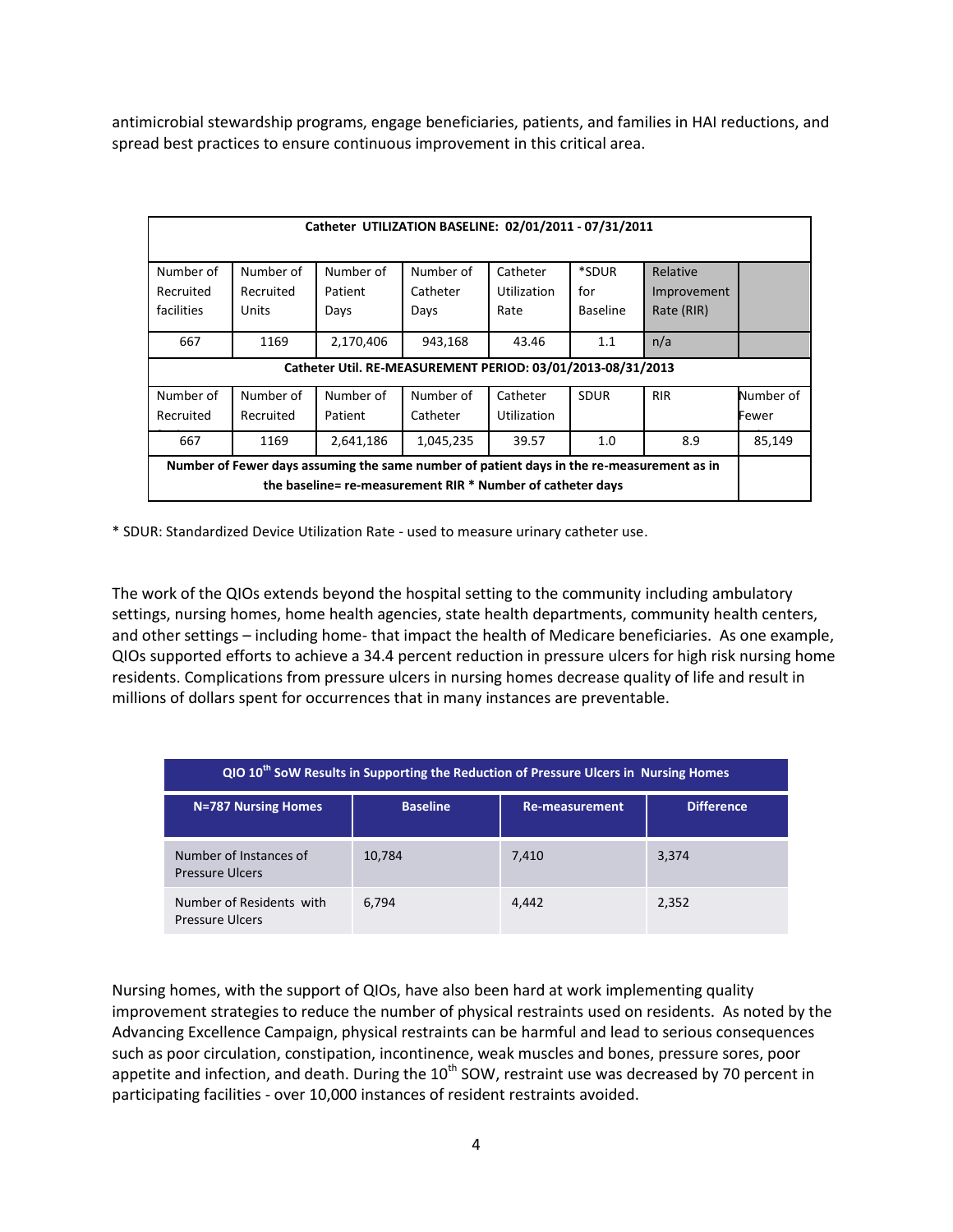| QIO 10 <sup>th</sup> SoW Results in Supporting the Reduction of Physical Restraints in Nursing Homes |                 |                |                   |  |  |
|------------------------------------------------------------------------------------------------------|-----------------|----------------|-------------------|--|--|
| N=981 Nursing homes                                                                                  | <b>Baseline</b> | Re-measurement | <b>Difference</b> |  |  |
| Number of Instances                                                                                  | 15,263          | 3,756          | 11,507            |  |  |
| Number of Residents with                                                                             | 8,259           | 2,009          | 6,250             |  |  |

In 2013 many nursing homes across the country joined the National Nursing Home Quality Care Collaborative (NNHQCC), which seeks to rapidly spread the practices of high performing nursing homes and ensure that every nursing home resident receives high quality care. The NNHQCC strives to instill quality and performance improvement practices, eliminate healthcare acquired conditions, and dramatically improve resident satisfaction by focusing on the systems that impact quality such as staffing, operations, communication, leadership, compliance, improved clinical models, quality of life indicators and specific performance outcomes (targeted focus on inappropriate antipsychotics in dementia residents, falls, UTIs, HAIs). The NNHQCC supports the development of strategies for overall quality utilizing Quality Assurance Performance Improvement (QAPI) as the roadmap, creating multiple synergies for participating nursing homes.

NNHQCC practices included visiting high performing nursing homes, developing a change package of strategies and actionable items for improvement, and conducting a series of Learning and Action Network events. Nearly 5,000 nursing homes - nearly one third of those participating in the Medicare program - joined in the first few months of the project. Improvement was monitored through a composite measure, which allowed participants to focus on systemic improvements in care. While the appropriate use of anti-psychotics was a required activity, nursing homes selected other topics based on their review of data and consideration of the resident population. The following table provides some information on the range of projects undertaken by the facilities.

| <b>Topic</b>                                 | <b>Number</b><br>οf<br><b>Nursing</b><br><b>Homes</b> | <b>Percent of</b><br><b>Nursing</b><br><b>Homes</b> |
|----------------------------------------------|-------------------------------------------------------|-----------------------------------------------------|
| Appropriate Use of Antipsychotic Medications | 4,596                                                 | 91.54                                               |
| <b>Reduction of Falls</b>                    | 2,296                                                 | 45.73                                               |
| <b>Reduction of Pressure Ulcers</b>          | 1,541                                                 | 30.69                                               |
| <b>Reduction in UTIs</b>                     | 1,304                                                 | 25.97                                               |
| <b>Staff Turnover/Stability</b>              | 1,273                                                 | 25.35                                               |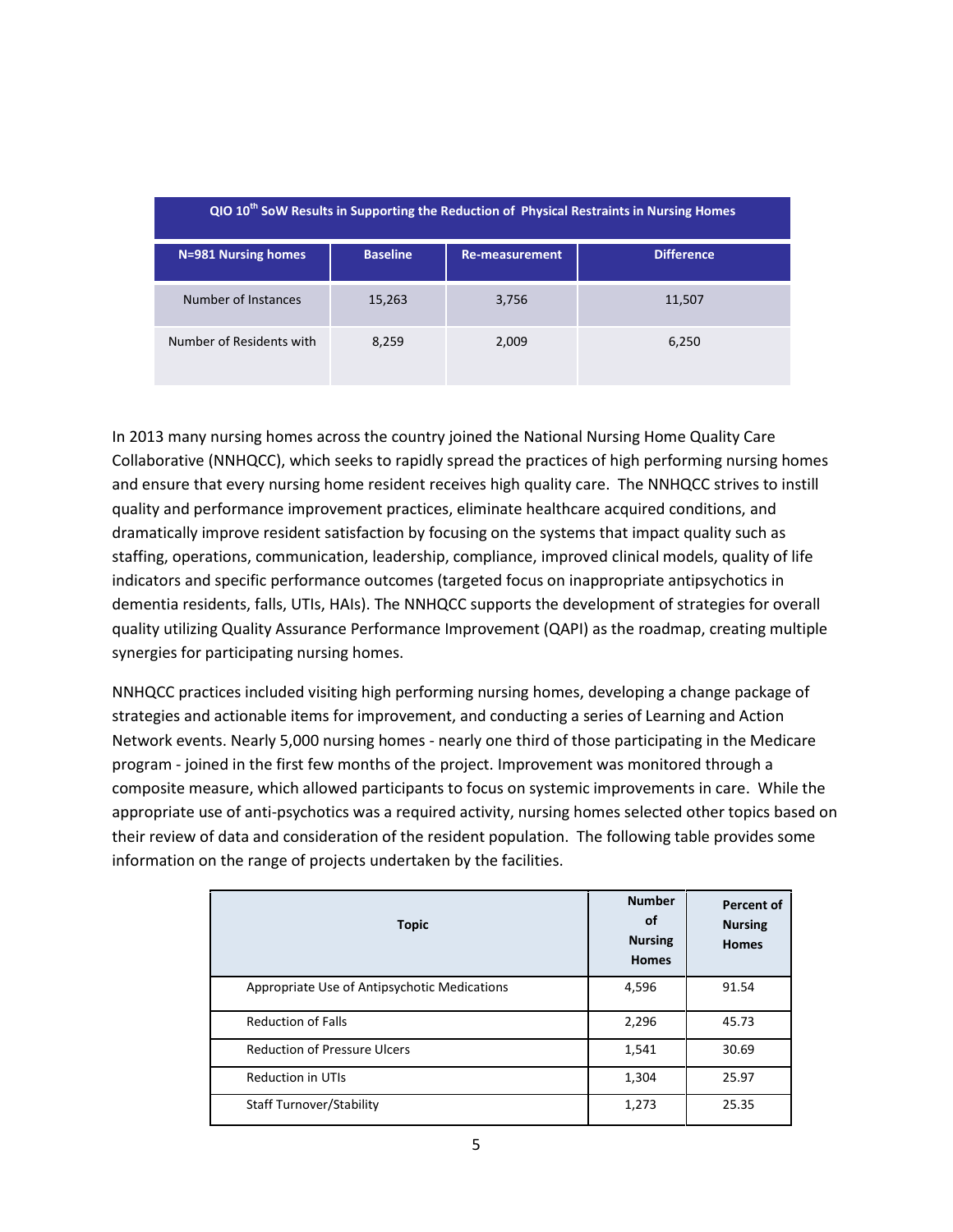| Reduce Avoidable Hospitalizations, Better Care Transitions | 1,225 | 24.40 |
|------------------------------------------------------------|-------|-------|
| <b>Consistent Assignment of Staffing</b>                   | 921   | 18.34 |

Facilities are also able to utilize the NNHCC to help meet the QAPI requirements of the formal CMS survey and certification process. Rapid results were realized due to the efforts of all partners and the composite score reflected the efforts.



Beyond the institutional settings, QIOS have worked to reduce potential and actual adverse drug events in over 400 communities across the country. This work resulted in a 24 percent relative improvement in the number of beneficiaries whose International Normalized Ratio (INR) was in control. The INR is an important test for evaluating the clotting tendencies of patients on anti-coagulation therapy. A 20 percent improvement was also noted in the number of patients with diabetes whose Hemoglobin A1c was in control. Most notably, over 44,600 adverse drug events were avoided, mitigating serious health issues in these Medicare beneficiaries.

QIOs provided coaching and facilitation to clinical practices in the  $10<sup>th</sup>$  SOW to reduce harm, improve population health and reduce health care disparities. In collaboration with the Regional Extension Centers, funded by the Office of the National Coordinator (ONC), QIOs worked with practices to improve electronic health record adoption for use in care coordination and quality improvement. Clinicians were supported in improving population health with a strong focus on improving cardiac health in collaboration with the Million Hearts initiative<sup>4®</sup>. QIOs worked to support important prevention activities such as increasing the rates of influenza immunizations, pneumococcal vaccinations, and encouraging mammograms and colorectal cancer screening.

QIOs also work toward the goals of lower costs through improvement by providing assistance to acute care facilities, outpatient departments, ambulatory surgery centers, critical care hospitals, psychiatric facilities, cancer hospitals, and physicians in reporting clinical quality measures for purposes of public

 $\overline{\phantom{a}}$ 

<sup>&</sup>lt;sup>4</sup> Centers for Medicare & Medicaid Services. Available at: <u>http://millionhearts.hhs.gov/index.html</u>.